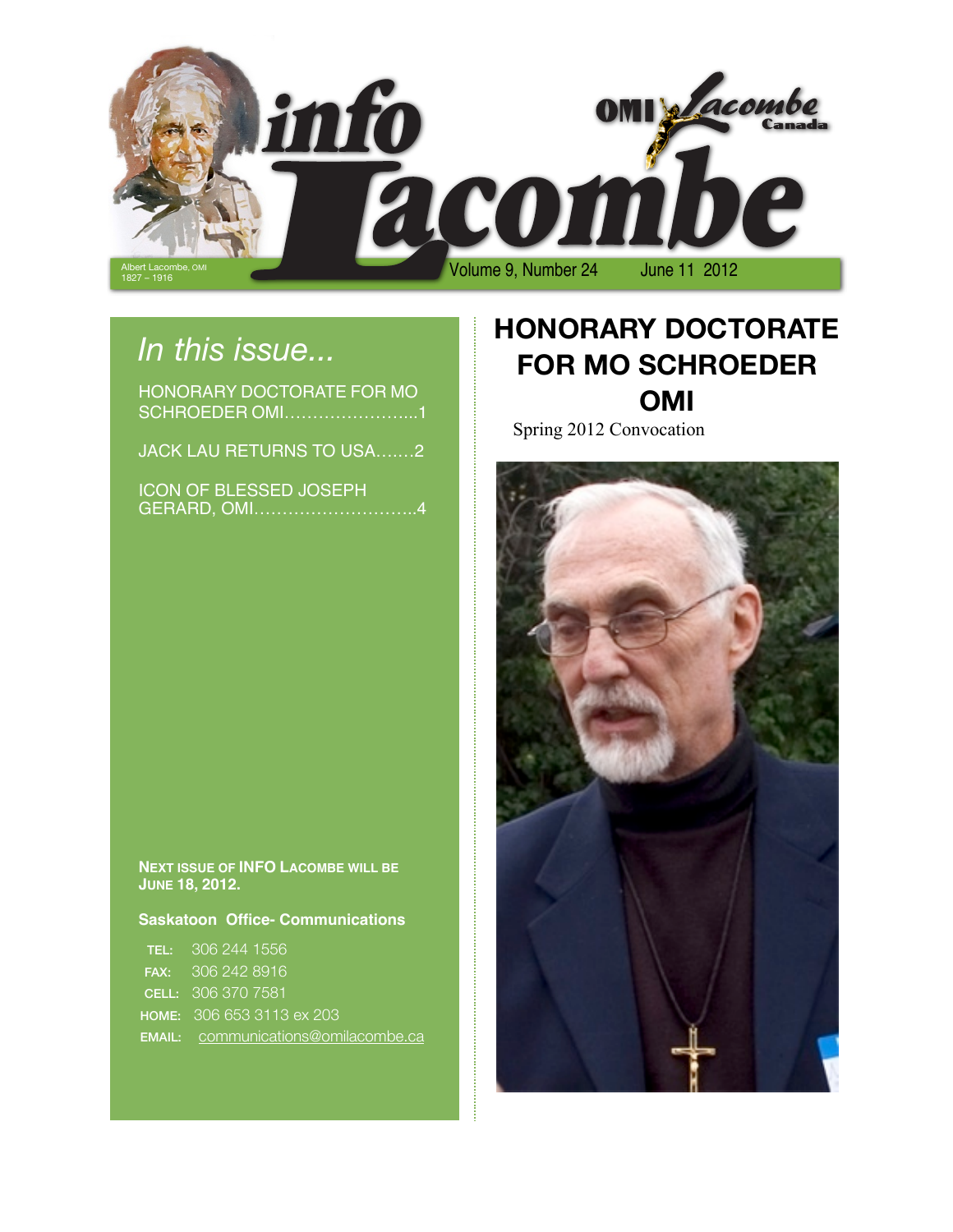The University of Waterloo has approved the SJU's nomination that Dr. Maurice Schroeder, OMI, be granted an Honorary Doctor of Laws degree. I spoke with Dr. Schroeder last week via e-mail and he is honoured to accept the invitation and is able to attend the convocation ceremony at which the degree will be conferred: Faculty of Arts convocation ceremony on Thursday, June 14, 2012 at 2:30 p.m.

SJU and Dr. Perrin, President and Vice-Chancellor of SJU will be hosting Dr. Schroeder during his visit.

A brief synopsis of his contributions follow:

Dr. Maurice Schroeder, OMI

The Centro de Salud Santa Clotilde is a mission hospital in the Amazon Basin of northeastern Peru. The hospital has 30 beds, an outpatient clinic, a pharmacy and public health programs. Since 1986, it has been run by two medical doctors who are also Roman Catholic priests. Father Maurice Schroeder is one of them. Under the active leadership of Maurice Schroeder, the hospital has served more than 20,000 indigenous people who have little or no access to healthcare. The hospital serves an area of 100 villages along the Napo River where the people are very poor. The hospital's annual operating budget is approximately \$180, 000 US funded onethird by the Peruvian government, two-thirds from the church and private donors. In winter of 2008, Father Maurice Schroeder was asked to become Superior of the Peruvian delegation, to which he has brought his wealth of experience and talent.

Dr. Schroeder exemplifies the commitment to global citizenship of St. Jerome's University and the University's Centre for Responsible

Citizenship (Beyond Borders). Quantifying Dr. Schroeder's connection (number of students affected, potential for continuing relationship) to the Beyond Borders program is difficult. As noted in the supporting letter from the Director of the Beyond Borders program which accompanied the original submission, Dr. Schroeder was instrumental in establishing partnerships in Peru, something that is expected to continue and, perhaps, be expanded. Even without the Beyond Borders connection, Dr. Schroeder's significant and long-standing humanitarian aid efforts make him an ideal candidate. His work in bringing in locums to provide medical care in very difficult circumstances, make him a wonderful role model and mentor not only to SJU and UW students, but to other Canadian doctors and to society in general. Dr. Schroeder is a shining example of good global citizenship and a model of leadership that we are proud to recognize.

### **JACK LAU RETURNS TO USA**

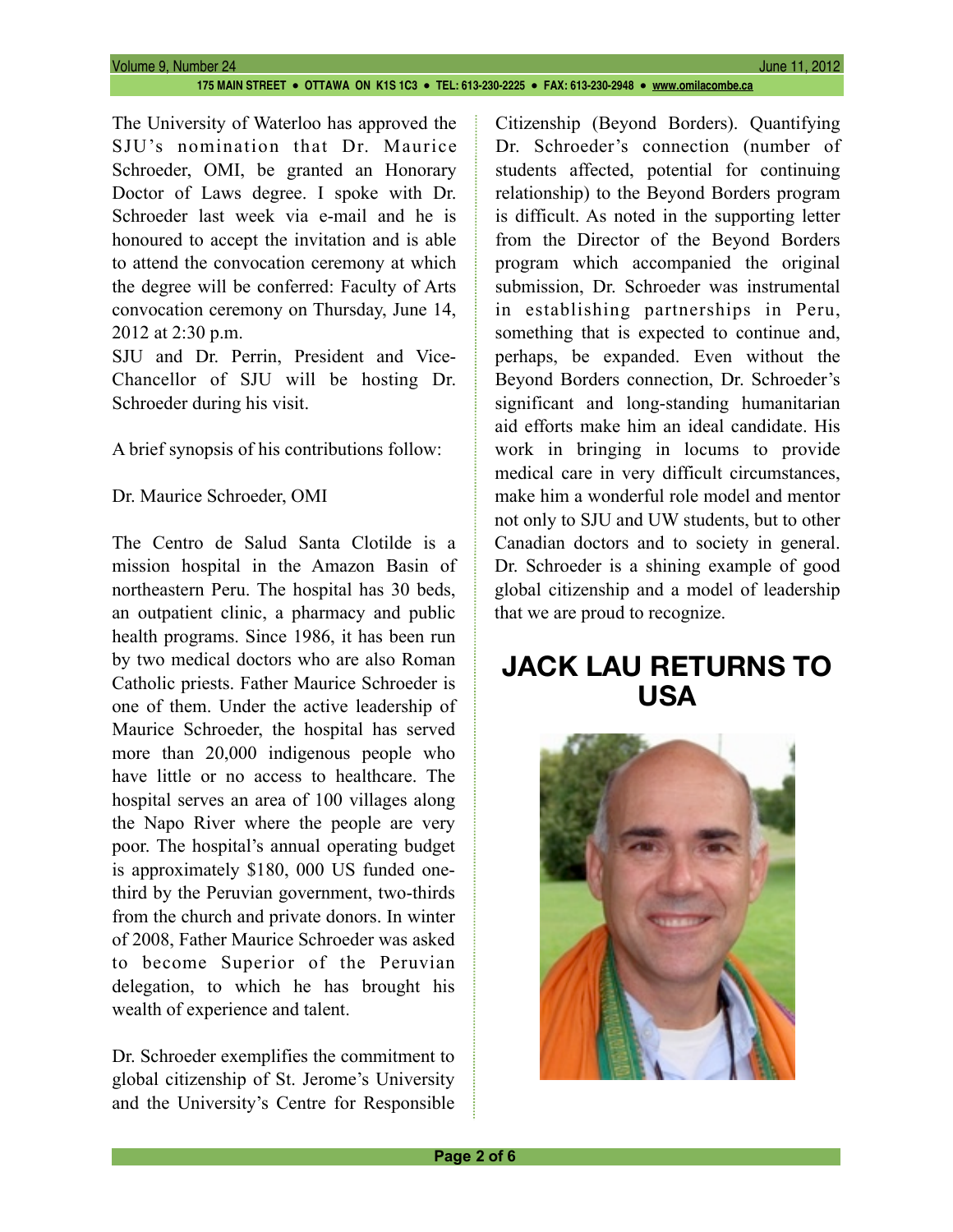

After three full years Jack Lau has been called by his Provincial to the Regional Novitiate in Godfrey, Illinois. He left Galilee Retreat Center on May 22 to return to the **USA** 

It is with fondness that Jack reviews his ministry at Galilee. "It is the community and the people who live around here that have made it worthwhile. There has not been an Oblate on staff for eight to ten years and this allowed an experience of ministry that was not bound by the parish structures but open to people where they are on their journey.

"As Oblate ministry it can be less structured and meets the needs of small groups of people. The people [Catholic and Protestant] in town have been really supportive.

"The ministry has opened up through the community gardens, our yoga program and the Richard Rohr webcasts. People have come back to say how good it is to have it here. And then they add, 'I thought I was the only one who believed like this.'

"Our retreats have invited people into the contemplative life. We have stressed prayer in silence and reflective prayer. We can invite people into the quiet" Then he added, "The parishes do not do that so well." This is a very important part of the Galilee ministry to respond to this unmet needs. "Each month we have a contemplative mass which does not have a homily but has at least ten to fifteen minutes of silent prayer." Then looking his own approach to living, "Even though this silence is hard for me to do personally, it is in the simplicity of the Word that we discover our prayer."

The ministry of icons was a new discovery for Jack. "I had never painted an icon before but it was through the ministry of Suzane Manchevsky [iconographer] that I was taught how to paint an icon. We have had six icon retreats here flowing from this ministry." Jack's face bursts into a smile. "This includes the icon of Eugene de Mazenod that we painted here."

Arriving as an American Jack was ever so pleased by the "local BAC community which welcomed me. It has been super! I feel very much at home here. At the Convocation in Vancouver I never felt like an outsider.

"Another part of the ministry has been the bimonthly gatherings of the Oblate associates. We meet once a month for Mass and once a month for formation and study. It was here that we shared the Oblate charism with our associates." There was a pause and a strong affirmation. "This was a community for me."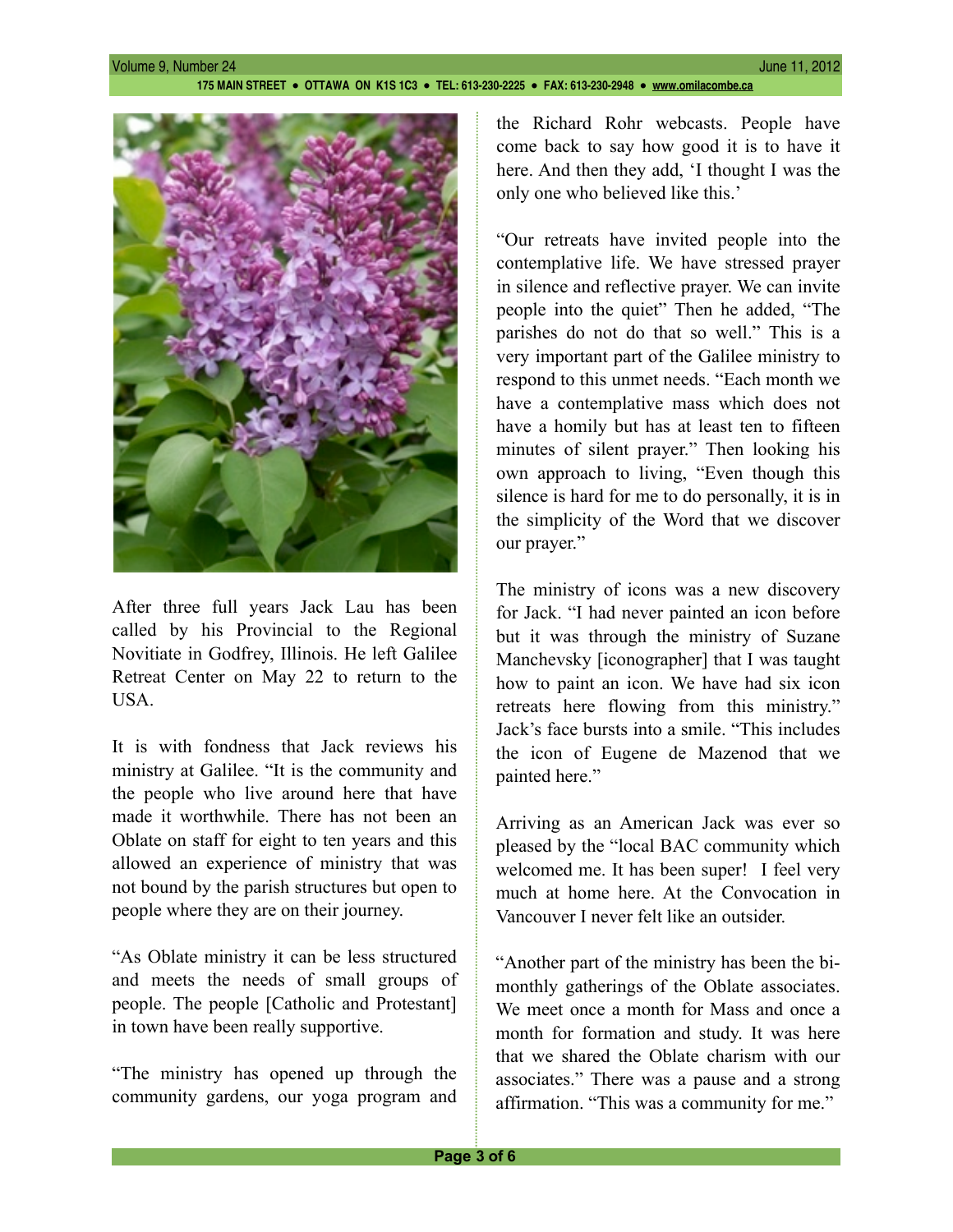"We are only an hour away from Ottawa and we want to be open to receive anyone who is interested in sharing in the Oblate charism."

As he leaves to go South Jack sees this time as having been very important. "On our part we have managed to balance the books which is not something that many retreat houses can claim to have done. "

In summary of his ministry Jack added: "What has developed in a new and powerful way is a diverse community of creativity and faith. (Once again my definition of faith is 'the opening of the human heart to love in darkness.') To be able to journey with each of you has been a gift."

The interview came to a gentle end as Jack put the final punctuation to his description of the Galilee ministry. "We had an active Oblate ministry here."

## **ICON OF BLESSED JOSEPH GERARD, OMI**

Apostle to the Basotho

Iconographer's thumbnail "portrait" of Blessed Joseph Gerard

For those who may be unfamiliar with the extraordinary life, spirituality and works of Father Gerard, following are some research notes that were compiled for purposes of creating his icon; while not exhaustive, they are offered to both introduce Father Gerard to the viewer and in assist in "reading" the icon.

Selected Biographical Highlights

Blessed (Charles, John) Joseph Gerard was born on March 12, 1831at Bouxieres-Chenes in the diocese of Nancy in Lorraine, France. He was firstborn of the five children of John Gerard and Ursule Stofflet, a devoutly Catholic, honest and hard-working rural couple. Father Gerard was educated at the village Catholic school and in his youth he herded horses and cattle saying that he felt close to God in the silence of the pastures.

Early in life, he heard Christ's call to the priestly ministry and, in 1851 while preparing for ordination, he felt called to be an apostle to unbelievers, to the missionary life, and he joined the Missionary Oblates of Mary Immaculate, recently founded by Saint Eugene de Mazenod, Bishop of Marseilles. In 1853, at age 21, his diaconate was conferred by Bishop de Mazenod and one month later he was sent out as a missionary to Southern Africa where the Servant of God remained for the next 61 years, never

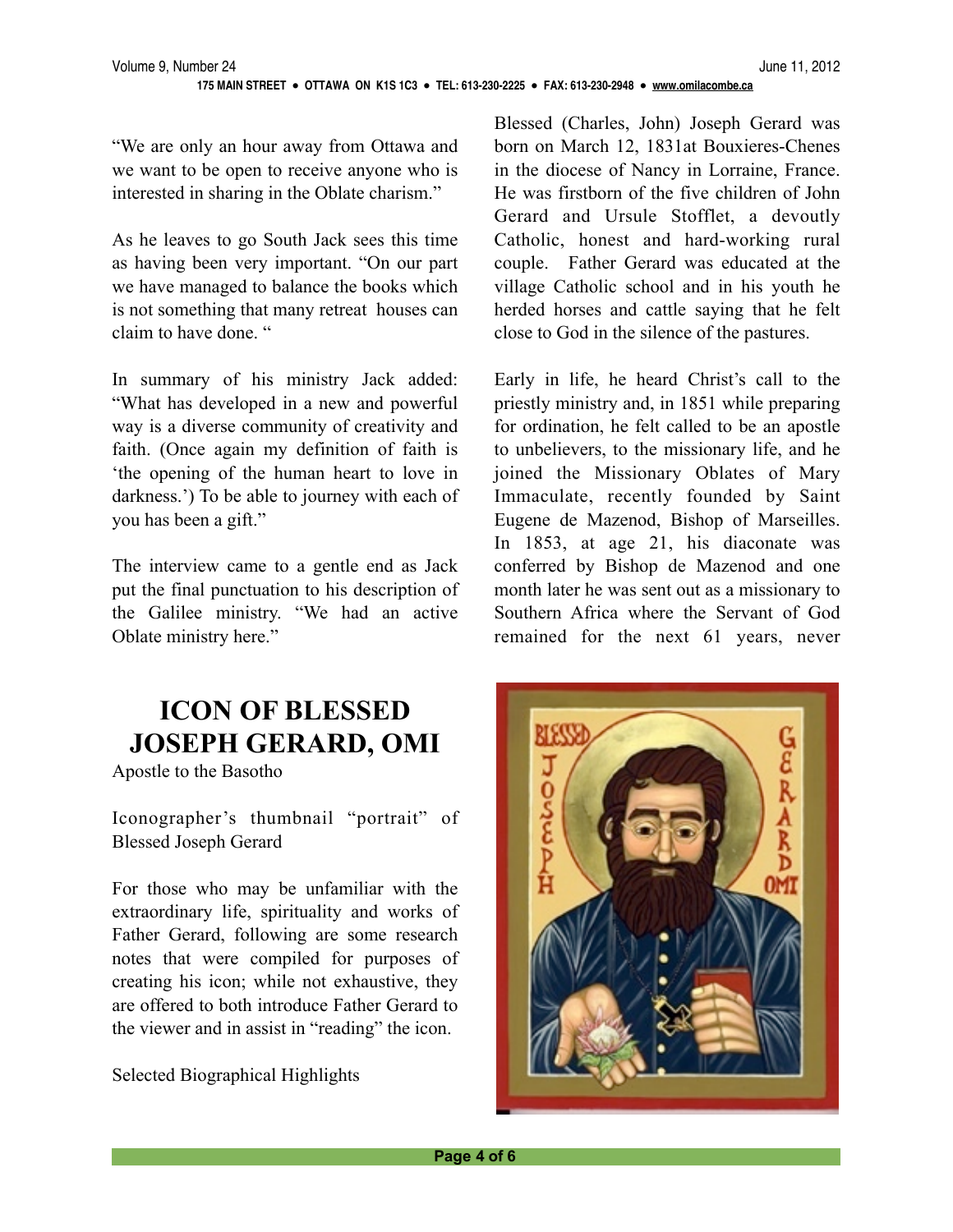returning to his family or homeland again, until his death on May 29, 1914.

Following his priestly ordination by Bishop Allard in 1854, he worked and lived among the Zulu in the new Apostolic Vicariate of Natal where two missions were founded. Due largely to the reluctance of local tribes to abandon the cultural tradition of polygamy, the small group of Oblates suffered many difficulties and disappointments for years with no conversions or baptisms. Finally, in June 1860, an elated Father Gerard wrote to Bishop de Mazenod to offer him good news:

"If a child had nothing more than a flower, it would be a pleasure to him to offer it to his father. Well a tiny flower has appeared in this rocky field , covered in brambles and thorns, which we are tilling…A few weeks ago we brought to rebirth in the waters of baptism a tiny baby, aged 9 months, who was ill…"

Bishop de Mazenod replied with encouragement and new directions by letter of September 1860 in which he writes:

 "After so many years not a single conversion; it is awful!...(but) You must not lost heart because of it. The time will come when the merciful grace of God will produce a sort of explosion and your African Church will be formed. You ought perhaps to penetrate deeper among these tribes in order to bring this about."

So it was that in 1862, Father Gerard went to Lesotho to start missionary work and he was courteously received by King Moshoeshoe I. Soon, the first Catholic mission was founded, called "Village of the Mother of God" in today's Roma Valley. Within three years of the arrival of Father Gerard and the small

group of Oblates, the entire nation of Lesotho was consecrated to Our Lady of the Immaculate Conception in 1865! Saint Eugene's letter of encouragement seems to have been based on prophetic insight!

Father Gerard lived among the Basotho, eating their food, learning their language, preaching and translating the Gospel and Church history for their evangelization. A true Man of God, full of love and zealous for souls, he was entirely united with Christ in his suffering and undaunted by danger, hardship and the African sun, he would travel for miles by foot or horseback to visit the sick in the most wretched conditions. He called himself a "line fisherman for souls". He never abandoned his beloved Basotho and in his many disappointments, he resolved to love them all the more. Even in wartime, trusting in God's providence, he risked his life to stay with them, besieged on mount Thaba-Bosiu, as their servant and broker of peace. Over the years, Father Gerard also ministered to farm workers throughout the Orange Free State and founded the Missions of St. Monica and St. Michael's. Returning to Roma in 1898, he worked tirelessly until his death at age 83.

By the time of his death in 1914, through the foundational works of Father Gerard and this small group of Oblates, there were already15,000 Catholics in Lesotho (by1988, this number had grown to over 675,000 of a total population of 1,200,000) and many Oblate priests, brothers, seminarians, schools, hospitals and clinics. In 1952, the Church of Lesotho was blessed with its first indigenous Bishop, Emmanuel Mabathoana (the greatgreat-great-grandson of Moshoeshoe I).

About Icons